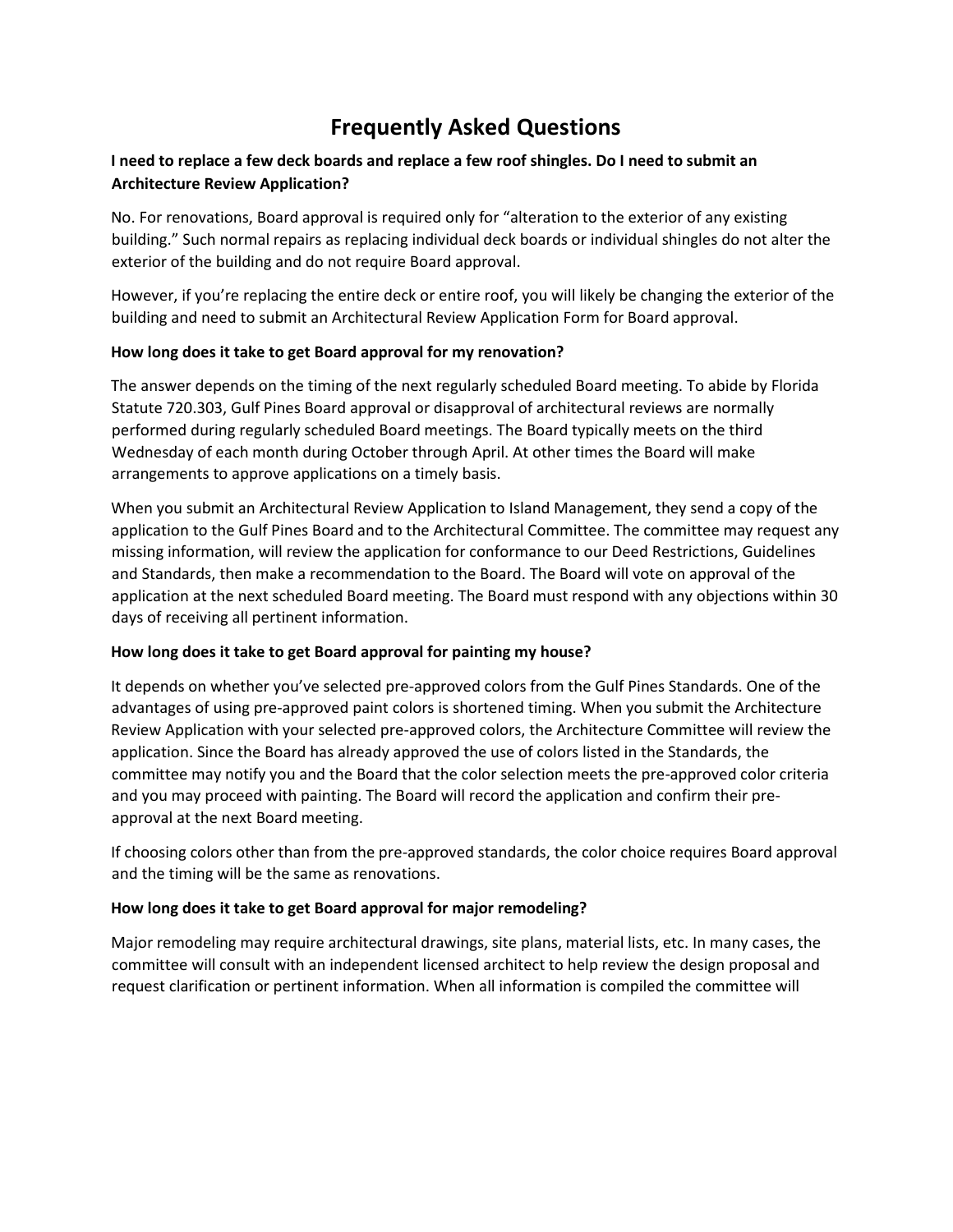make a recommendation to the Board. The Board then votes at the next scheduled meeting. The Board must respond with any objections within 30 days of receiving all pertinent information.

### **How long does it take to get Board approval for new construction?**

New construction requires approvals from the Sanibel Planning Department, then the Sanibel Building Department. According to the Planning Department, those approvals typically require one to three months. Along with that process, the architectural drawings, site plans, drainage plans, material lists, and other details will be reviewed by our independent licensed architect. When all information has been reviewed by the independent architect, the committee will make a recommendation to the Board for review and vote at the next scheduled Board meeting. The Board must respond with any objections within 30 days of receiving all pertinent information.

## **What is the difference between trim and frame?**

Window trim and window framing are totally different. Window and door *trim* is added by the carpenters around the windows and doors to cover the rough door and window opening after the window is installed. Window and door *framing* is part of the units shipped from the factory. In many cases the frame is vinyl and cannot be painted.

# **The Gulf Pines Standards say that we should avoid colors with high contrast. How do the Architecture Commitee and Board determine what is acceptable contrast?**

Acceptable contrast is determined by the ratio of Light Reflectance Value (LRV) of two adjacent colors. This is the same method that is used by architects and designers. LRV is based on a scale of 0 to 100, with 0 being pure black and 100 being pure white. The LRV of any color can be found on the paint manufacturer's website.

Contrast ratio is (LRV1 - LRV2)/LRV2 x 100%, where LRV2 is the higher number of the two colors. For example, in the combinations shown in the Standards, Gray Horse LRV is 49; Moonshine LRV is 67. The contrast ratio is  $(67-49)/67 \times 100\% = 27\%$ . You may find this computation helpful in making your own selections.

Acceptable contrast ratio between body and trim colors is anything below 40%, which is mid-range and about 10 points higher than the average of example combinations shown in the Standards.

## **I couldn't find a suitable color in the pre-approved Benjamin Moore colors. How do I request approval for my color choice?**

Please list the brand name and color in the appropriate space on the Architectural Review Application Form. In most cases the committee can view the color on the manufacturer's website. You may also include a color sample with your application. The committee will review that the color is consistent with the pre-approved colors in the standards.

#### **Can I install an unusually shaped mailbox (e.g.; dolphin, manatee, etc.) in Gulf Pines?**